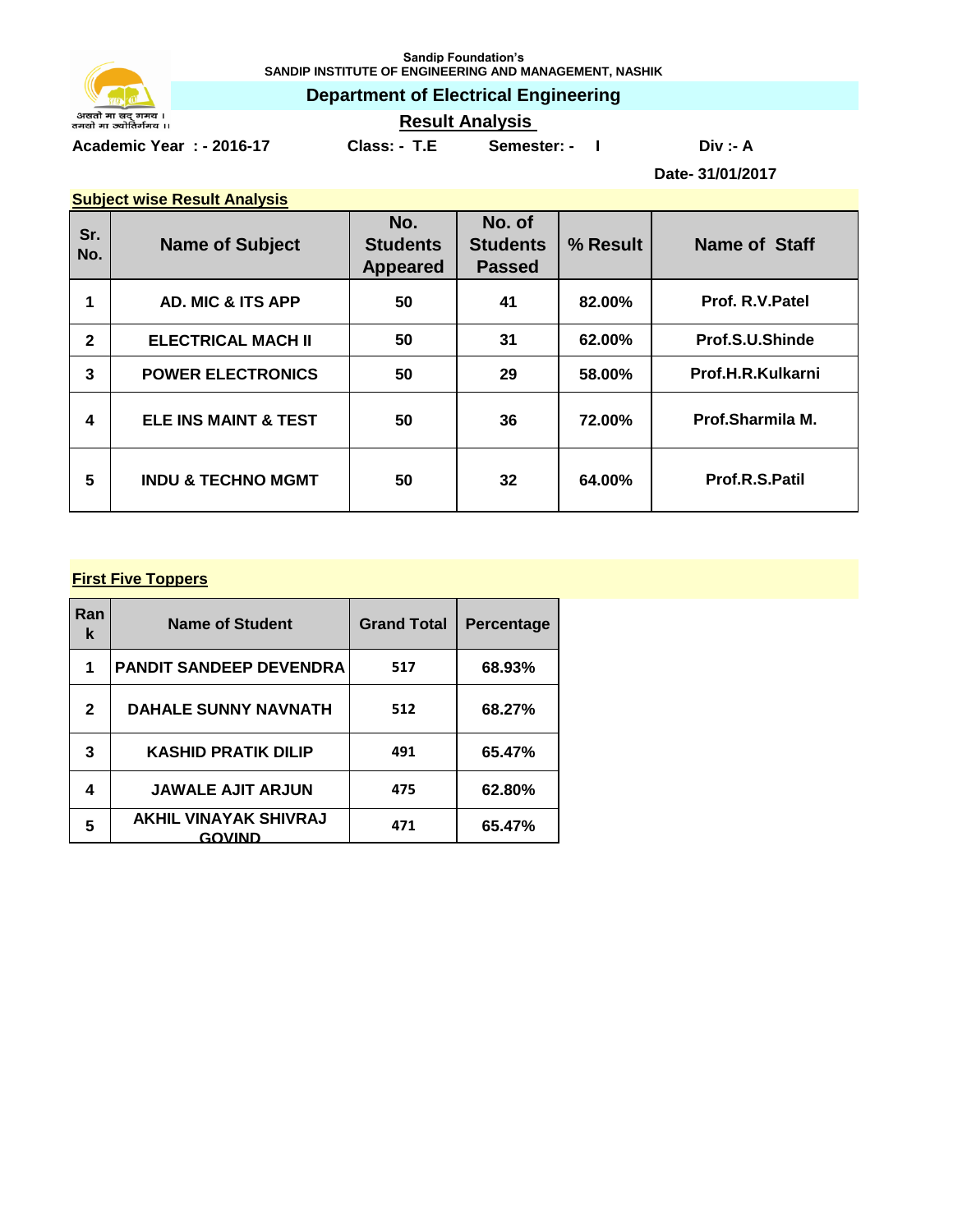## **Subject Toppers**

| Sr.<br>No. | Name Of subject                 | Name Of student                                                             | <b>Marks</b> |
|------------|---------------------------------|-----------------------------------------------------------------------------|--------------|
| 1          | <b>AD. MIC &amp; ITS APP</b>    | <b>DAHALE SUNNY</b><br><b>NAVNATH</b>                                       | 81           |
| 2          | <b>ELECTRICAL MACH II</b>       | <b>RAHUL BHASKAR</b><br><b>PANSARE</b>                                      | 67           |
| 3          | <b>POWER ELECTRONICS</b>        | <b>RAHUL BHASKAR</b><br><b>PANSARE</b>                                      | 66           |
| 4          | <b>ELE INS MAINT &amp; TEST</b> | <b>1. JAWALE AJIT ARJUN 2.</b><br><b>GAIDHANI MANISHA</b><br><b>BHASKAR</b> | 73           |
| 5          | <b>INDU &amp; TECHNO MGMT</b>   | VANJARI ANKITA<br>PRAKASH                                                   | 65           |

|    | <b>Overall Analysis</b>                        | <b>Year 2016-</b><br>17 |
|----|------------------------------------------------|-------------------------|
| 1  | No. of Students appeared in examination        | 50                      |
| 2  | <b>No. of Students in Distinction</b>          | $\mathbf{2}$            |
| 3  | <b>No. of Students in First Class</b>          | 5                       |
| 4  | No. of Students in Higher second Class         | 3                       |
| 5  | <b>No. of Students in Second Class</b>         | 1                       |
| 6  | No. of Students in Pass Class                  | 0                       |
| 7  | <b>No. of Students All Clear</b>               | 11                      |
| 8  | No. of Students in Fail ATKT                   | 39                      |
| 9  | No. of Students failed in 1 subject            | 16                      |
| 10 | No. of Students failed in 2 subject            | 8                       |
| 11 | No. of Students failed in 3 subject            | 8                       |
| 12 | No. of Students failed in 4 subjects           | 4                       |
| 13 | No. of Students failed in more than 4 subjects | 3                       |
| 14 | % result (All Clear)                           | 22                      |
| 15 | % Result with ATKT                             | 100.00%                 |

**HOD ELECTRICAL**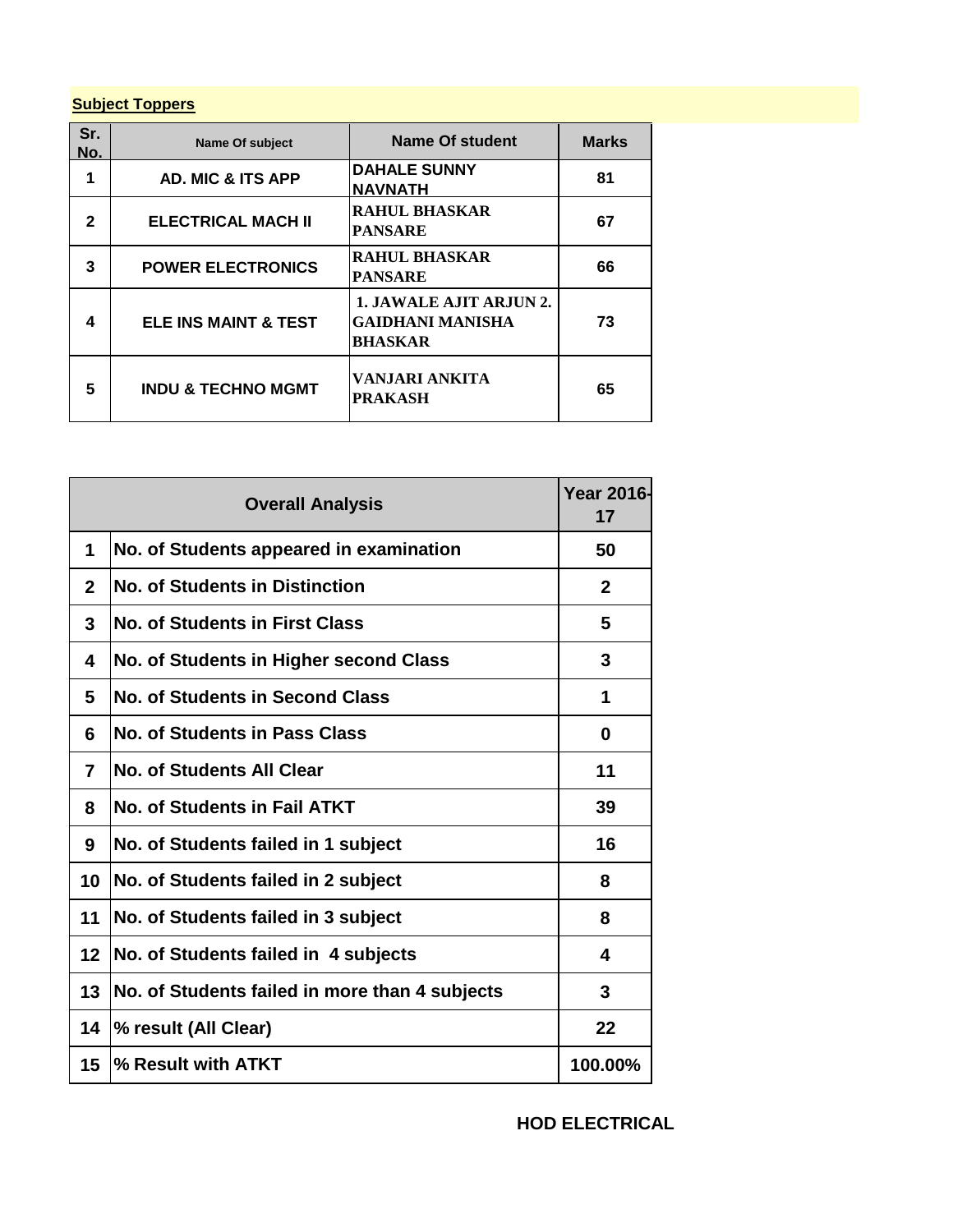

**Sandip Foundation's SANDIP INSTITUTE OF ENGINEERING AND MANAGEMENT, NASHIK**

**Department of Electrical Engineering**

**Result Analysis** 

**Academic Year : - 2016-17** Class: - T.E Semester: - I Div :- B  $\top$  $\top$ 

|                |                                     |                                        |                                            |          | Date- 31/01/2017         |  |  |
|----------------|-------------------------------------|----------------------------------------|--------------------------------------------|----------|--------------------------|--|--|
|                | <b>Subject wise Result Analysis</b> |                                        |                                            |          |                          |  |  |
| Sr.<br>No.     | <b>Name of Subject</b>              | <b>No. Students</b><br><b>Appeared</b> | No. of<br><b>Students</b><br><b>Passed</b> | % Result | Name of Staff            |  |  |
|                | <b>AD. MIC &amp; ITS APP</b>        | 49                                     | 40                                         | 81.63%   | <b>Prof.S.Vinchurkar</b> |  |  |
| $\overline{2}$ | <b>ELECTRICAL MACH II</b>           | 52                                     | 25                                         | 48.08%   | Prof.K.C.Muley           |  |  |
| 3              | <b>POWER ELECTRONICS</b>            | 52                                     | 28                                         | 53.85%   | Prof.Pallavi Jadhav      |  |  |
| 4              | ELE INS MAINT & TEST                | 52                                     | 38                                         | 73.08%   | <b>Prof A.A.Netake</b>   |  |  |
| 5              | <b>INDU &amp; TECHNO MGMT</b>       | 52                                     | 34                                         | 65.38%   | Prof. V. S. Patil        |  |  |

## **First Five Toppers**

| Ran<br>k | <b>Name of Student</b>                      | <b>Grand Total</b> | <b>Percentage</b> |
|----------|---------------------------------------------|--------------------|-------------------|
| 1        | <b>SATHE PRACHI BAPU</b>                    | 522                | 69.60%            |
| 2        | <b>GADHAVE ATISHKUMAR</b><br><b>SUBHASH</b> | 510                | 68.00%            |
| 3        | <b>GAIKWAD SANDIP</b><br><b>AMBADAS</b>     | 506                | 67.47%            |
| 4        | KOLHE KALPESH JAYANT                        | 504                | 67.20%            |
| 5        | <b>SAWANT PRATIKA</b><br>DATTATRAY          | 490                | 65.33%            |